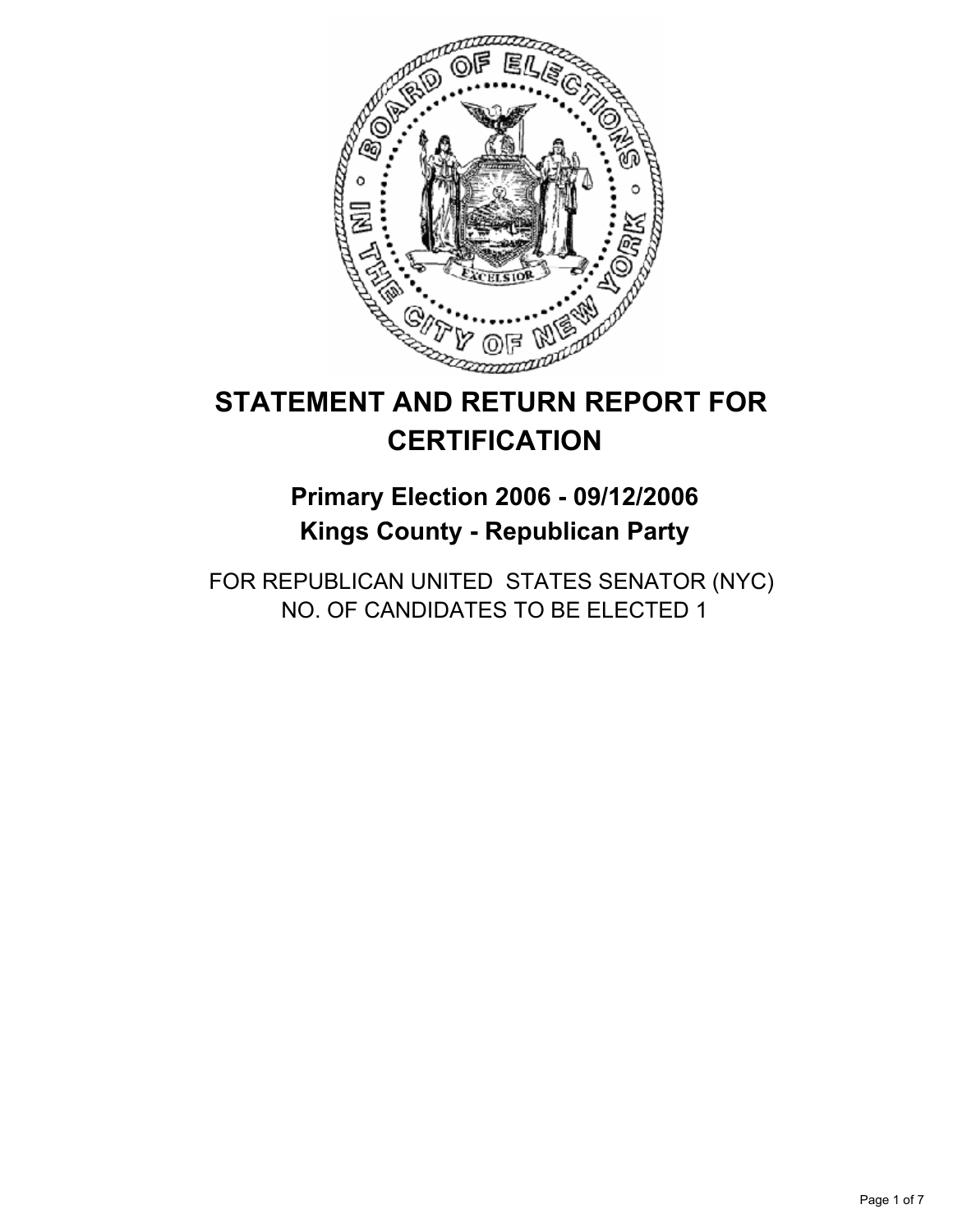

| 30 |
|----|
| 57 |
| 87 |
|    |

#### **ASSEMBLY DISTRICT 41**

| 22  |
|-----|
|     |
|     |
| 65  |
| 147 |
| 212 |
|     |

## **ASSEMBLY DISTRICT 42**

| <b>EMERGENCY</b>            |    |
|-----------------------------|----|
| ABSENTEE/MILITARY           | 14 |
| FEDERAL                     | ◠  |
| AFFIDAVIT                   |    |
| K T MCFARLAND               | 30 |
| <b>JOHN SPENCER</b>         | 51 |
| <b>GUILLIANA (WRITE-IN)</b> |    |
| <b>TOTAL VOTES</b>          | 82 |

#### **ASSEMBLY DISTRICT 43**

| <b>EMERGENCY</b>    |    |
|---------------------|----|
| ABSENTEE/MILITARY   | 12 |
| FEDERAL             | 6  |
| AFFIDAVIT           |    |
| K T MCFARLAND       | 39 |
| <b>JOHN SPENCER</b> | 55 |
| <b>TOTAL VOTES</b>  | 94 |

| <b>EMERGENCY</b>              |     |
|-------------------------------|-----|
| ABSENTEE/MILITARY             | 29  |
| <b>FEDERAL</b>                | 5   |
| AFFIDAVIT                     | 3   |
| K T MCFARLAND                 | 103 |
| <b>JOHN SPENCER</b>           | 187 |
| AARON HERMAN (WRITE-IN)       |     |
| ALEC BROOK-KRASNIY (WRITE-IN) |     |
| GRL (WRITE-IN)                |     |
| KAGAN (WRITE-IN)              |     |
| NOACH DEAR (WRITE-IN)         |     |
| <b>TOTAL VOTES</b>            | 295 |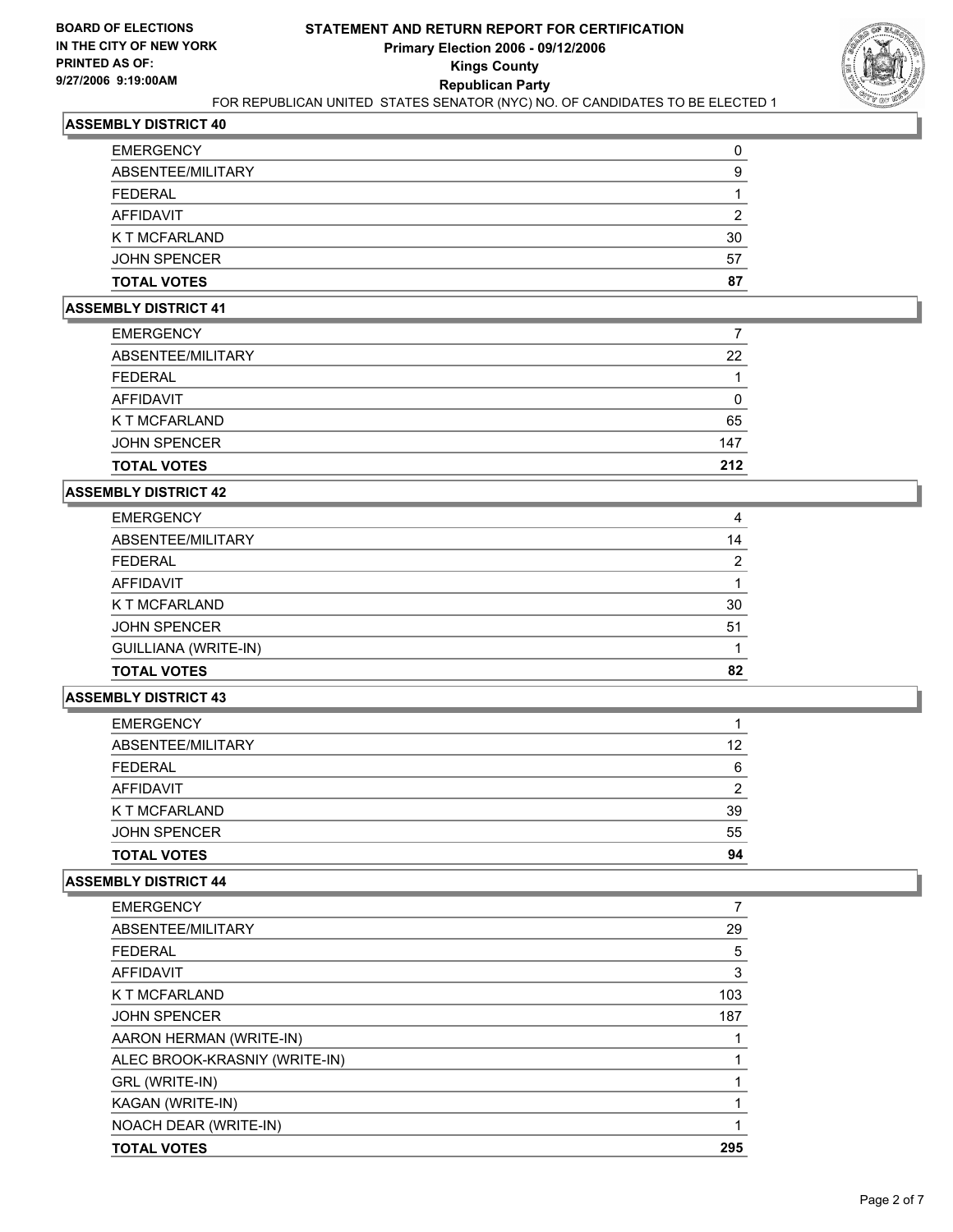

| <b>EMERGENCY</b>      | ົ   |
|-----------------------|-----|
| ABSENTEE/MILITARY     | 33  |
| <b>FEDERAL</b>        |     |
| AFFIDAVIT             | 8   |
| K T MCFARLAND         | 130 |
| <b>JOHN SPENCER</b>   | 234 |
| ARI UCOQAN (WRITE-IN) |     |
| ARY KAGAN (WRITE-IN)  |     |
| <b>TOTAL VOTES</b>    | 366 |

#### **ASSEMBLY DISTRICT 46**

| <b>EMERGENCY</b>           |     |
|----------------------------|-----|
| ABSENTEE/MILITARY          | 52  |
| FEDERAL                    |     |
| AFFIDAVIT                  | 6   |
| K T MCFARLAND              | 151 |
| <b>JOHN SPENCER</b>        | 348 |
| ALFONSE D'AMATO (WRITE-IN) |     |
| <b>TOTAL VOTES</b>         | 500 |

## **ASSEMBLY DISTRICT 47**

| <b>EMERGENCY</b>    |     |
|---------------------|-----|
| ABSENTEE/MILITARY   | 34  |
| <b>FEDERAL</b>      |     |
| AFFIDAVIT           |     |
| K T MCFARLAND       | 125 |
| <b>JOHN SPENCER</b> | 245 |
| <b>TOTAL VOTES</b>  | 370 |

#### **ASSEMBLY DISTRICT 48**

| <b>EMERGENCY</b>         |     |
|--------------------------|-----|
| ABSENTEE/MILITARY        | 18  |
| <b>FEDERAL</b>           | 5   |
| <b>AFFIDAVIT</b>         |     |
| K T MCFARLAND            | 110 |
| <b>JOHN SPENCER</b>      | 229 |
| ELIOT SPITZER (WRITE-IN) |     |
| NOACH DEAR (WRITE-IN)    |     |
| <b>TOTAL VOTES</b>       | 343 |

| <b>EMERGENCY</b>    | 5   |
|---------------------|-----|
| ABSENTEE/MILITARY   | 36  |
| <b>FEDERAL</b>      |     |
| AFFIDAVIT           | ົ   |
| K T MCFARLAND       | 137 |
| <b>JOHN SPENCER</b> | 235 |
| <b>TOTAL VOTES</b>  | 372 |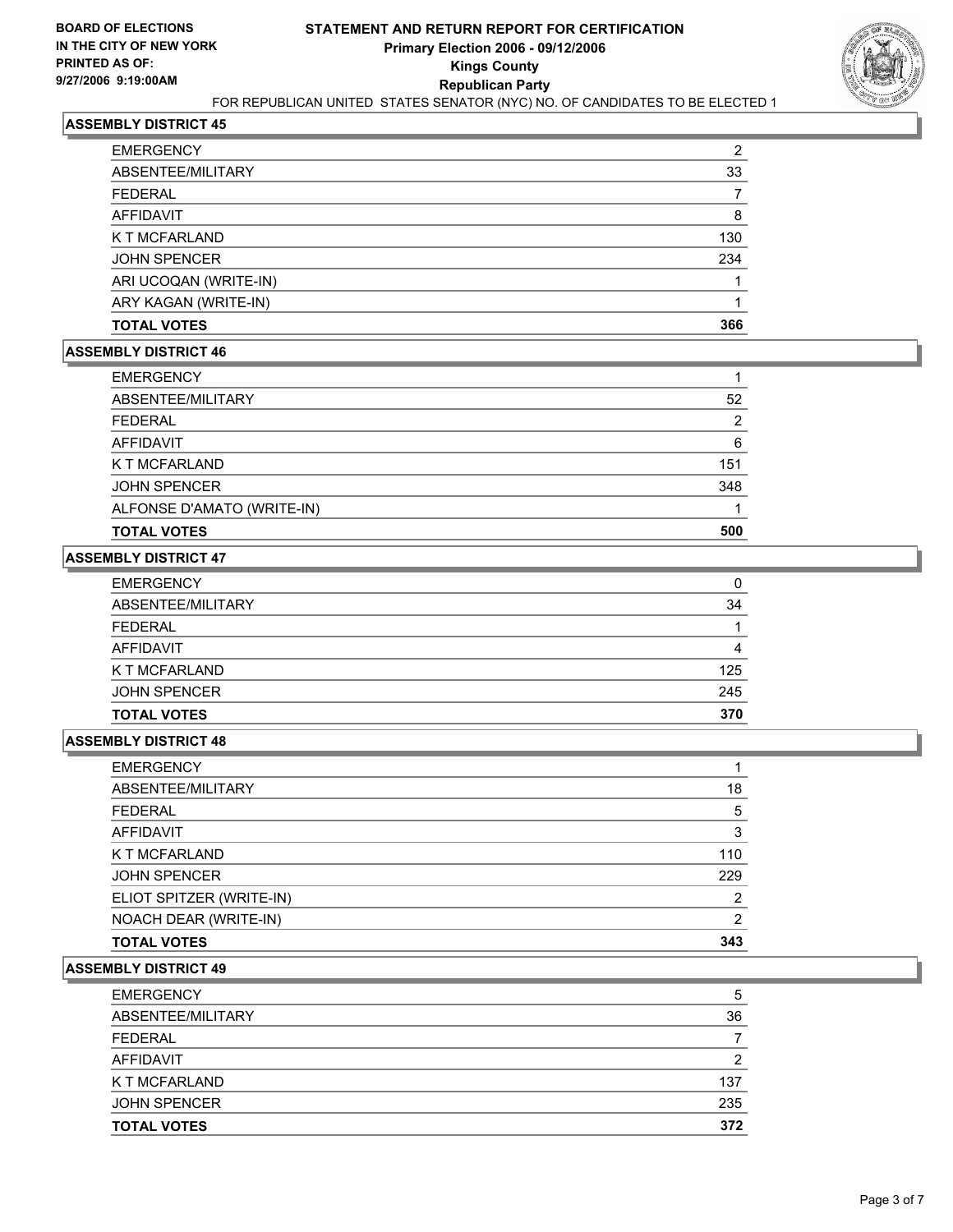

| <b>TOTAL VOTES</b>   | 126 |
|----------------------|-----|
| <b>JOHN SPENCER</b>  | 79  |
| <b>K T MCFARLAND</b> | 47  |
| AFFIDAVIT            |     |
| <b>FEDERAL</b>       |     |
| ABSENTEE/MILITARY    | 13  |
| <b>EMERGENCY</b>     |     |

#### **ASSEMBLY DISTRICT 51**

| <b>EMERGENCY</b>    |     |
|---------------------|-----|
| ABSENTEE/MILITARY   | 20  |
| <b>FEDERAL</b>      | 4   |
| <b>AFFIDAVIT</b>    |     |
| K T MCFARLAND       | 60  |
| <b>JOHN SPENCER</b> | 109 |
| <b>TOTAL VOTES</b>  | 169 |

## **ASSEMBLY DISTRICT 52**

| <b>EMERGENCY</b>                  | 4   |
|-----------------------------------|-----|
| ABSENTEE/MILITARY                 | 29  |
| <b>FEDERAL</b>                    |     |
| <b>AFFIDAVIT</b>                  | 4   |
| K T MCFARLAND                     | 79  |
| <b>JOHN SPENCER</b>               | 132 |
| BATSON HAKEEM JEFFRIES (WRITE-IN) |     |
| <b>BLOOMIE (WRITE-IN)</b>         |     |
| EDWARD F. COX (WRITE-IN)          |     |
| <b>GEORGE W. BUSH (WRITE-IN)</b>  |     |
| VELMANETTE MONTGEMERY (WRITE-IN)  |     |
| <b>TOTAL VOTES</b>                | 216 |

## **ASSEMBLY DISTRICT 53**

| EMERGENCY          | ◠  |
|--------------------|----|
| ABSENTEE/MILITARY  | 12 |
| FEDERAL            |    |
| AFFIDAVIT          |    |
| K T MCFARLAND      | 45 |
| JOHN SPENCER       | 50 |
| <b>TOTAL VOTES</b> | 95 |

| <b>EMERGENCY</b>    |     |
|---------------------|-----|
| ABSENTEE/MILITARY   |     |
| FEDERAL             |     |
| AFFIDAVIT           |     |
| K T MCFARLAND       | 39  |
| <b>JOHN SPENCER</b> | 87  |
| <b>TOTAL VOTES</b>  | 126 |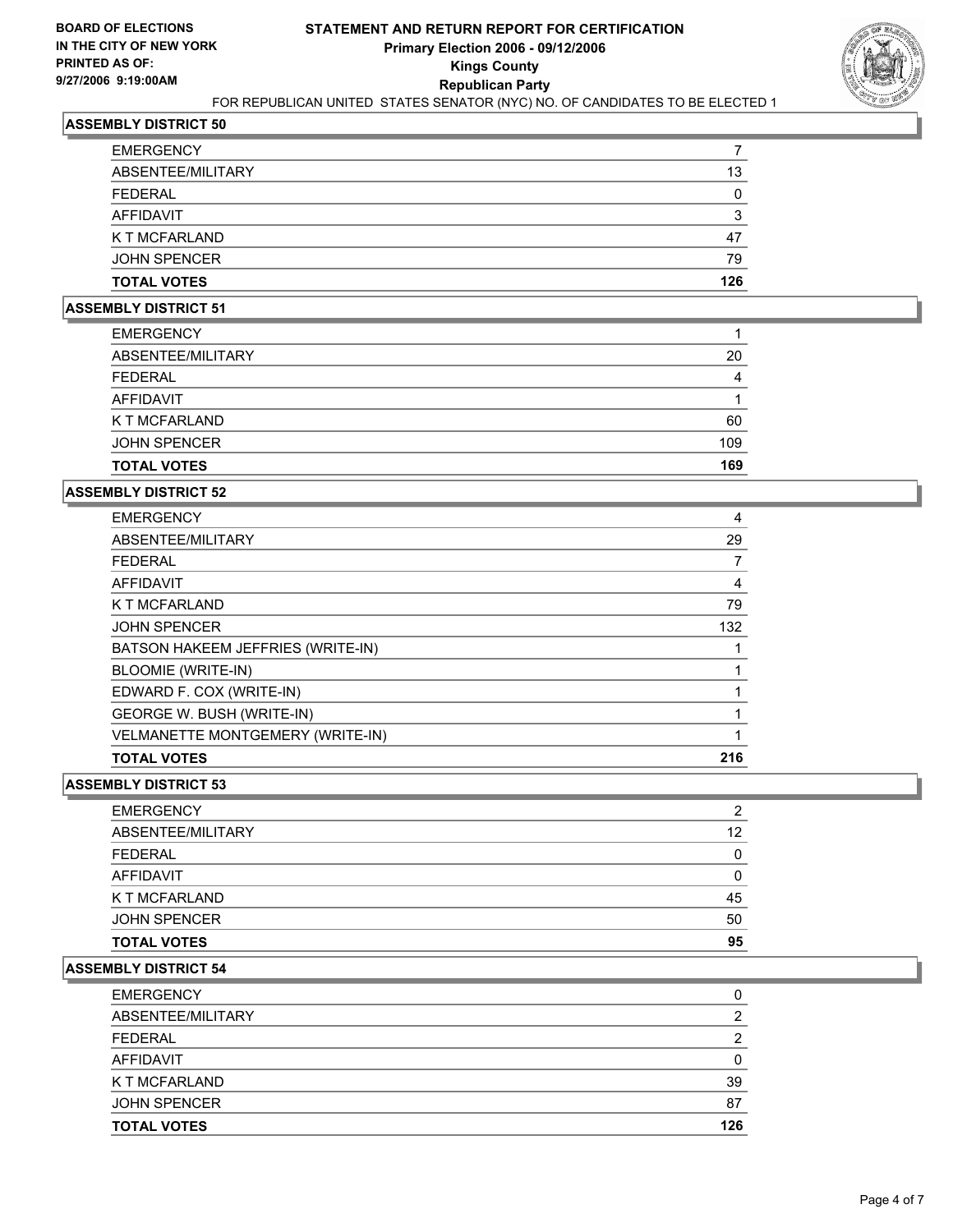

| 13 |
|----|
|    |
|    |
| 42 |
| 35 |
| 77 |
|    |

#### **ASSEMBLY DISTRICT 56**

| <b>EMERGENCY</b>     | າ  |
|----------------------|----|
| ABSENTEE/MILITARY    |    |
| <b>FEDERAL</b>       |    |
| AFFIDAVIT            |    |
| <b>K T MCFARLAND</b> | 45 |
| <b>JOHN SPENCER</b>  | 39 |
| <b>TOTAL VOTES</b>   | 84 |

## **ASSEMBLY DISTRICT 57**

| <b>EMERGENCY</b>         | ົ  |
|--------------------------|----|
| ABSENTEE/MILITARY        |    |
| <b>FEDERAL</b>           |    |
| AFFIDAVIT                |    |
| K T MCFARLAND            | 29 |
| <b>JOHN SPENCER</b>      | 55 |
| JOHN SPENCER (WRITE-IN)  | າ  |
| KARIM CAMAKA (WRITE-IN)  |    |
| R.T MCFARLAND (WRITE-IN) |    |
| TRA (WRITE-IN)           |    |
| <b>TOTAL VOTES</b>       | 89 |

#### **ASSEMBLY DISTRICT 58**

| <b>TOTAL VOTES</b>  | 51 |
|---------------------|----|
| <b>JOHN SPENCER</b> | 34 |
| K T MCFARLAND       | 17 |
| <b>AFFIDAVIT</b>    |    |
| <b>FEDERAL</b>      |    |
| ABSENTEE/MILITARY   | 18 |
| <b>EMERGENCY</b>    |    |

| 9   |
|-----|
| 16  |
| ◠   |
|     |
| 116 |
| 180 |
| 296 |
|     |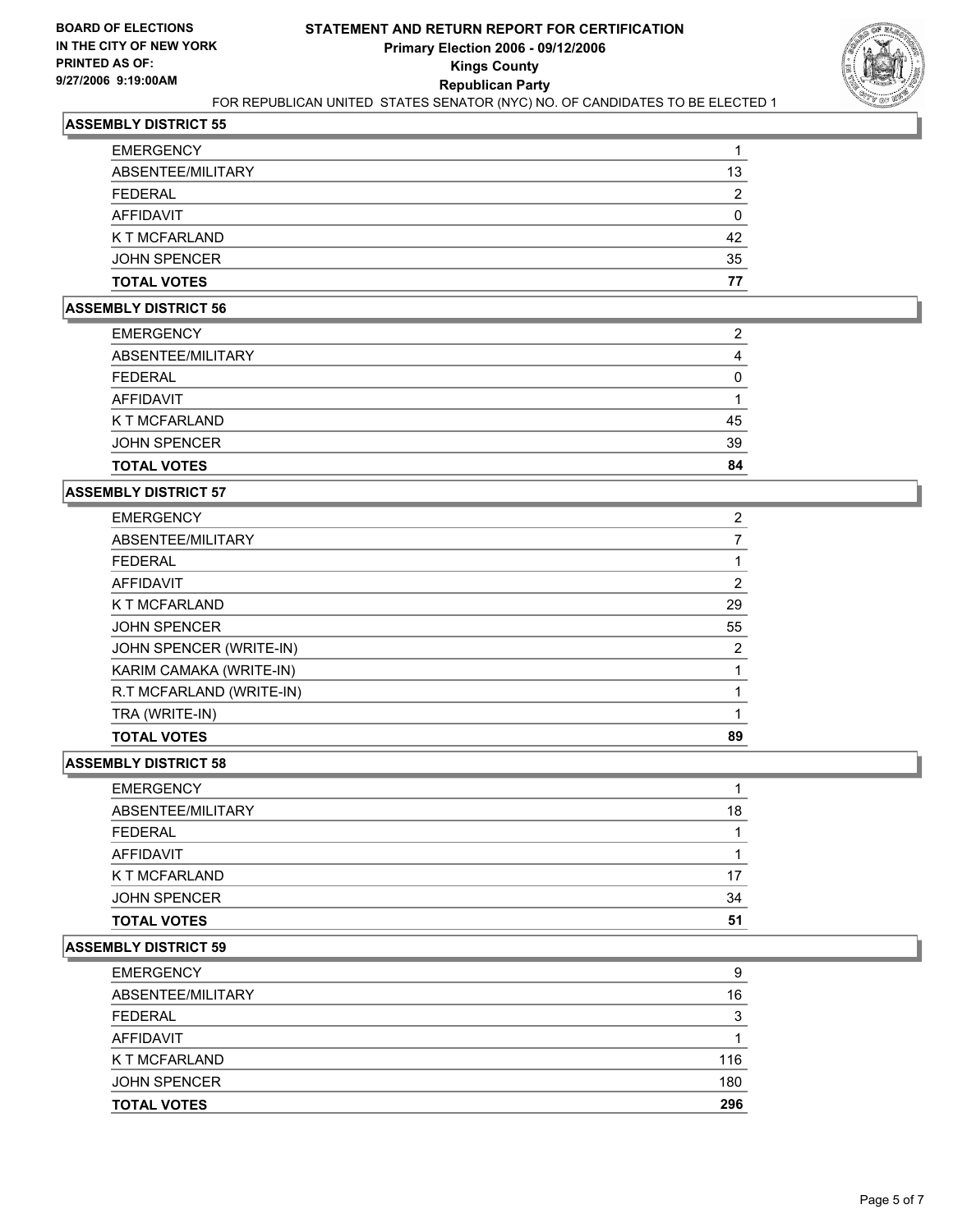

| <b>JOHN SPENCER</b><br>DAVID M DRAKE (WRITE-IN) |            |
|-------------------------------------------------|------------|
| K T MCFARLAND                                   | 153<br>375 |
| AFFIDAVIT                                       | 3          |
| <b>FEDERAL</b>                                  |            |
| ABSENTEE/MILITARY                               | 38         |
| <b>EMERGENCY</b>                                | 11         |